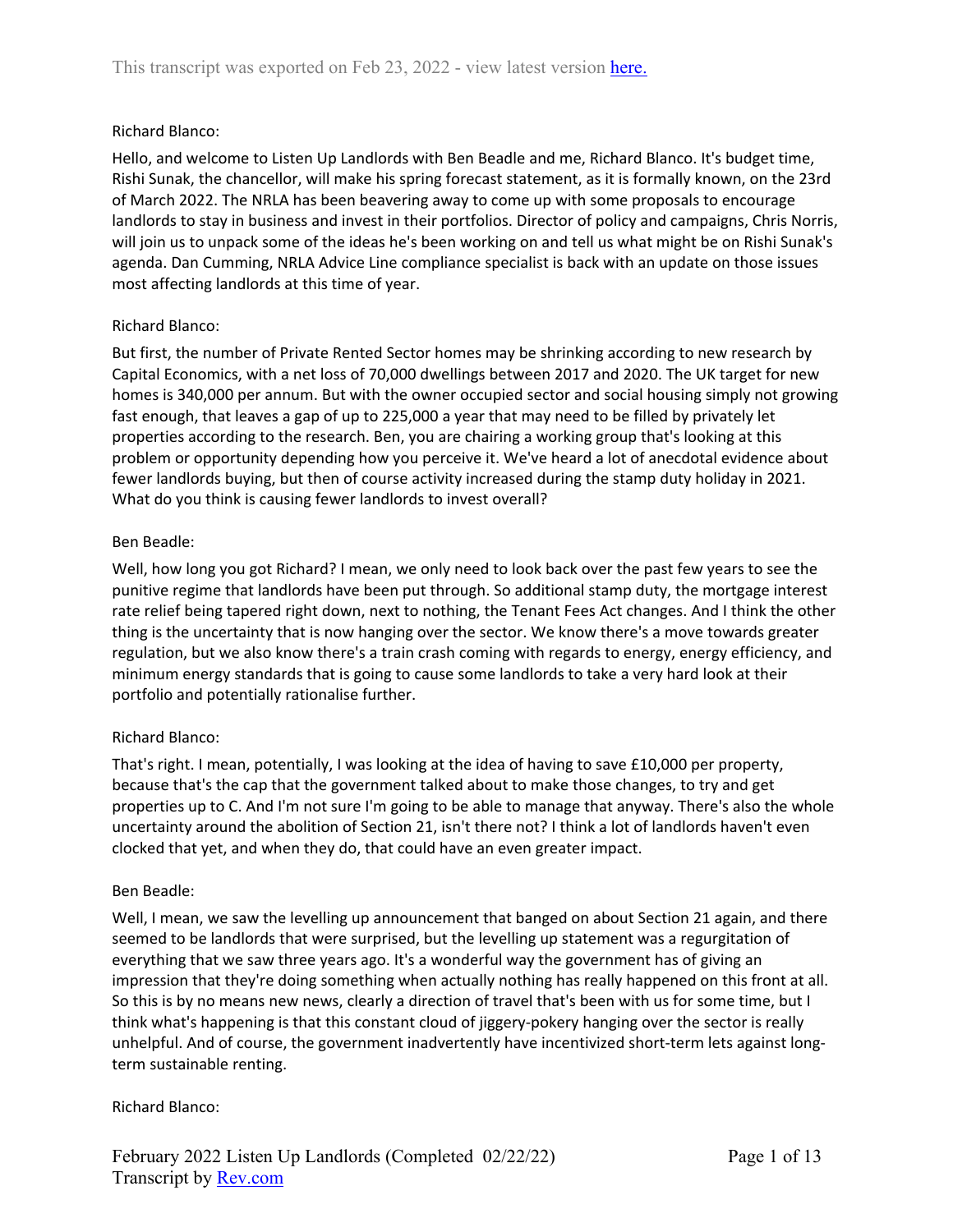The other thing to mention of course, Ben, is the register, the national register that was the rabbit pulled out of the hat as well with that levelling up paper that came out. And we thought that had all been put to bed some years ago, but out it pops again all of a sudden. Well, we're joined now by two members of that working party that I mentioned. Ian Fletcher is director of real estate policy at the British Property Federation, and David Cox is legal and compliance director at Rightmove. David, let me start with you. I want to ask you both actually what you think of the causes and the scale of the problem in terms of meeting the demand for private rented housing going forward?

### David Cox:

I think I agree entirely with everything that Ben has just said. If you look back over the last 10 years, we have had just a litany of new pieces of legislation, most of which have not been enforced. Meaning that there is increased pressure on the good landlords, the good agents, to comply with all these new laws whilst they're being a subset of the sector that is effectively getting away completely scot-free underground. I think when you look at what has happened over the last 10 years, you take the research that you've just been talking about for Capital Economics, which seems absolutely right, and is backed up by some of the stuff that we're seeing coming out of the English Housing Survey at the moment, the landlords are starting to leave the sector. It's becoming financially unviable to actually be a landlord. They're no longer making money.

### David Cox:

And certainly, that is being made out on the facts as we see it, are property is coming onto and going off-site. And we are probably at the worst supply and demand point Rightmove has ever seen. Today's the 11th February when we are recording this, looking at the stats up to midnight last night, time on the market is down in lettings by 32%, an average of 16 days on the market. We've got demand up by 24%, and wait for the big one, average stock is down 52%. So we have got stock massively down, demand ever increasing, which is obviously doing two things. They are literally flying off the shelf, and of course, what are we seeing? We are seeing price rises. So again, as of last night, we are looking at an 11.1% year-on-year increase in asking rent. I would say, of course, Rightmove records what people put on the market, not necessarily what they go for. We don't have those stats. That's an increase in 11.1% across the country. London is up even more at 13.8%.

### David Cox:

So we are really seeing this problem now. And arguments that we hear on a very regular basis that we need to move towards institutional investment, we need to provide more housing supply. What was the term in last week's Levelling Up Paper? We're going to move from generation rent to generation buy. No, we are not because they can't get the rental properties, which is pushing the prices of rental properties up, meaning that they have to spend more of their disposable income on rent, they can save less for the deposit, and therefore actually, the policies of successive governments, and I am not blaming any one colour of government. This is failures of every colour and every combination of colours over the last 20 years to deal with the supply side issue. Because if there was enough rental supply, we won't be seeing the wild increases in rents that we are actually seeing. The problem is there's not enough houses to house the people that want to live here.

# Richard Blanco:

Ian Fletcher, should be good to hear your take on this though. What do you think of the causes? And what's the scale of the problem?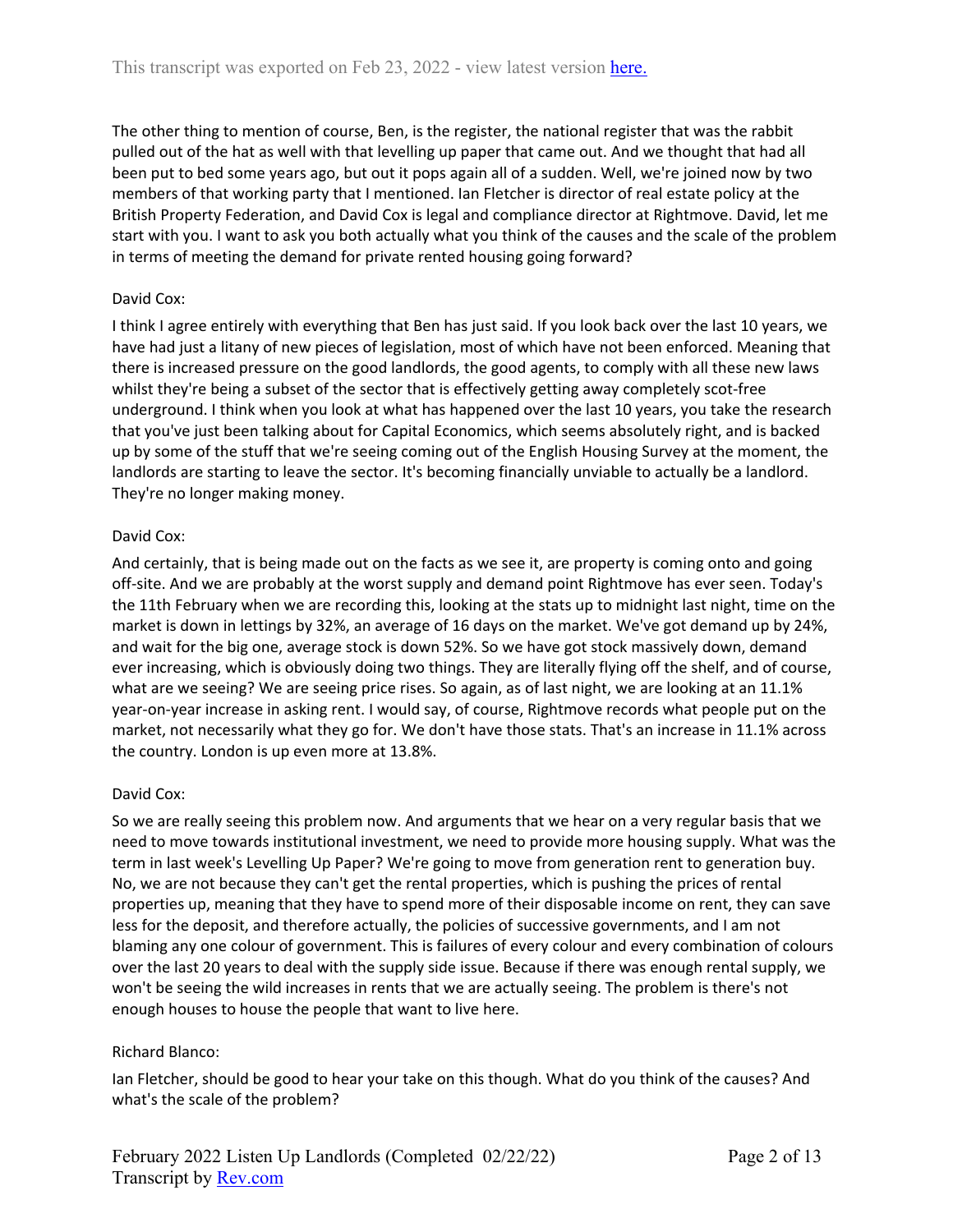# Ian Fletcher:

I think I'll start off by saying I very much welcome the work that NRLA and Capital Economics are doing in this area. I think you have to remember the political context. Probably the biggest political issue this year is going to be the cost of living crisis, and well, it won't be long before people are pointing fingers at landlords and saying they're part of the problem - raising rents, et cetera. So being able to tell that story about lack of supply and what that creates in terms of the various problems I think is really important. I think one of the challenges in that work is stripping out the weird circumstances that we find ourselves in.

# Ian Fletcher:

There is undoubtedly a pandemic story there behind supply and demand, people weren't moving during the pandemic, like graduates, et cetera, that weren't looking for their first rental home. They now are part of the supply issue undoubtedly caused by the pandemic at the moment. And it's stripping that out from all the factors that have been talked about in terms of the various structural changes to the Private Rented Sector, which are undoubtedly I think also a factor.

# Ben Beadle:

And Ian, tell me, is the answer to simply build more homes and keep incentivizing first time buyers? How do you see this playing out?

# Ian Fletcher:

Given the scale of the problem, then it needs all guns blazing, firing on all cylinders. So yes, I think we need to ensure that we continue to retain those landlords, particularly the portfolio landlords that are in this market. We have to think seriously about how we encourage the next buy-to-let investors into this market. A lot of existing investors, I think, probably those that were investing in the 90s and noughties are exiting because they're retiring. And then there is my contribution, my great campaign over the last decade has been the build-to-rent sector. That is predicted to double in growth between now and '25, 2026. That can make a contribution, but it will invest in particular places, and that doesn't serve the whole market.

# Ben Beadle:

And where does social housing fit into this then? Because looking at some of the figures here, the sectors only average 12,000 net additions per year over the last decade. So you talk about build-to-rent expanding massively, but where do you think social housing fits into being part of the solution here?

# Ian Fletcher:

Yeah, I think there's a big squeezed middle, and that middle's got bigger. And the social rented sector, it can only accommodate those that are in desperate need, on very low incomes. And the Private Rented Sector is taking a lot of the strain. We see it particularly in London, part of the attraction, I suppose, in terms of build-to-rent in London is trying to accommodate that squeezed middle, and there are some local councils that are far more accommodating of that than others. London is in danger of becoming very polarised. If you are on a very low income, yes, you can access social housing. If you are on a very high income, yes, you can access the market. But there isn't that Private Rented Sector accommodation. There's a huge shift toward sharing over the last decade, two decades in London. And that's a reflection of affordability.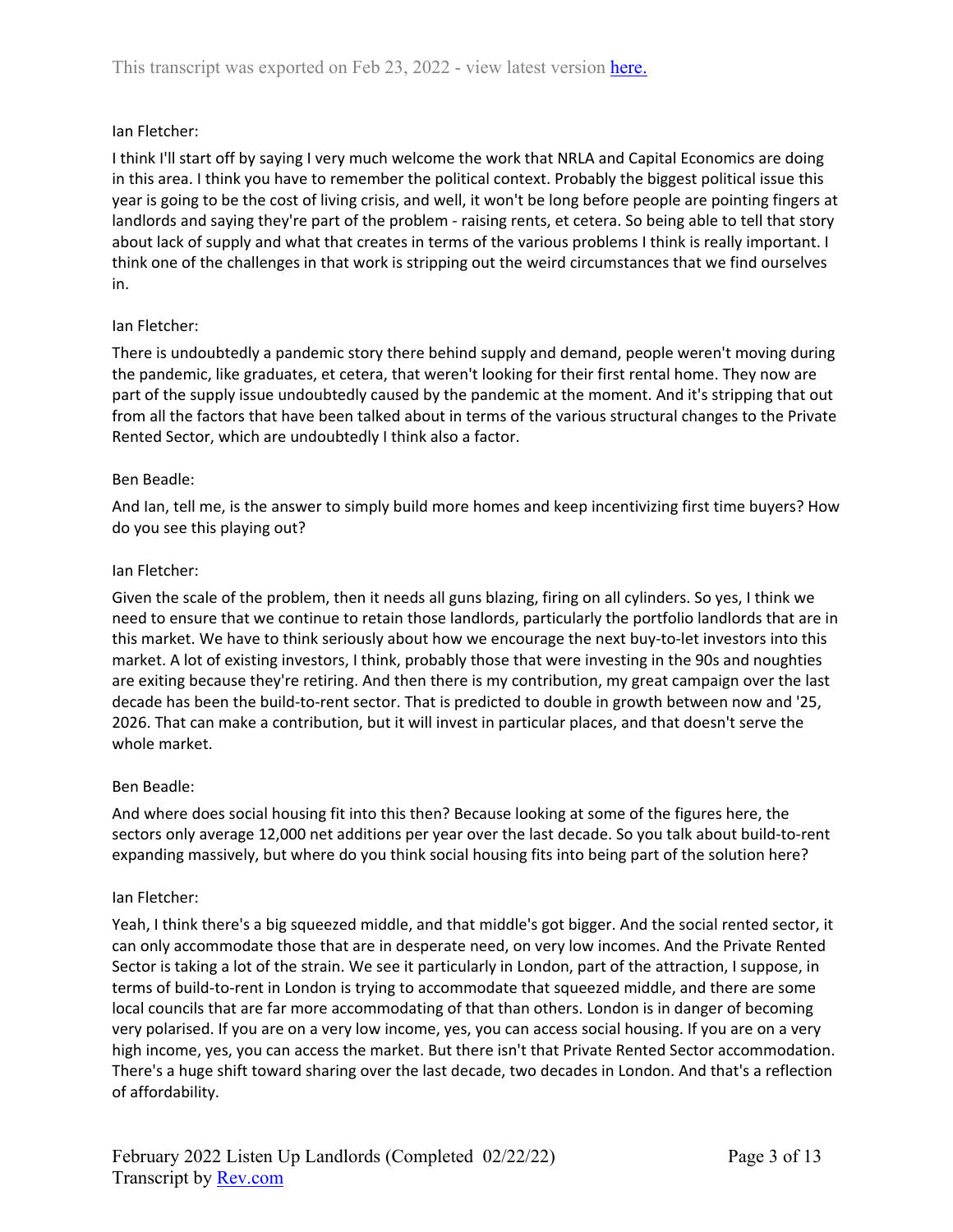### Richard Blanco:

David, increasingly landlords are turning to short-term lets, and that doesn't seem to show any sign of slowing, does it?

### David Cox:

No, it doesn't. And to a certain extent, why would it? If you look at the huge amount of regulation that is imposed on private landlords and the almost entire lack of regulation imposed on short-term lets, landlords are going to be doing maths at this point in time. And certainly in key holiday hotspots in Central London and well, really all parts of London, we have seen supply in droves in certain places leave the private rented market and move into the short-term let market because bear in mind, whilst it may be a higher toll on the property, it is for a shorter period of time, particularly if it could be their second homes as well.

### David Cox:

So instead of having it as an investment, they could have it as a second home, rent it out for half the year, or entirely lawfully, but not having to comply with anywhere near the level of regulations that are imposed on private landlords. So it's not really surprising that in those key places, and I particularly think the south west where we've seen thousands and thousands of properties leave the market. And looking back at our statistics, we can see them disappearing off the market and not coming back on, which would indicate they're going into the short-term let market.

### Richard Blanco:

And we could of course see an increase in regulation in that space. I mean, if we look at other European cities like say Madrid, where it's going to become very difficult to do short-term lets. But more broadly, I mean, I mentioned this gap of 225,000 properties a year that may need to be filled by the Private Rented Sector. Is there an opportunity here for the PRS?

# David Cox:

I certainly think there is still the opportunity, but it's probably more challenging than it has been at any point in the last 20 years. We were just talking about a lot of the people that make up the landlords of today were those that invested in a very different world in the 90s and noughties. We are now today operating at very different, much more regulated environment. We've got to look at the cost implications of some of the proposals that are coming forward. The idea of a Westminster-based government talking about a minimum spend of £10,000 pounds on energy efficiency improvement, that may be okay if you are letting properties in London. The average rents are hovering around £2,000 a month. We are talking four, five months rents there.

### David Cox:

But if you are in Newcastle where the average rents are a fraction of that, we're talking £600, £700 a month here, it would take years to generate that money through rent. And therefore, the proposals that are coming through whilst laudable, and do not get me wrong. We need to improve the quality of the properties, we need to improve the management standards of the properties, but adding tax after tax and cost after cost, all that is going to do is push the good landlords who want to comply with the law out of the market because they simply can't afford to run their businesses. It stops becoming a viable business model. Now, will that push the properties into the hands of first time buyers, which is what the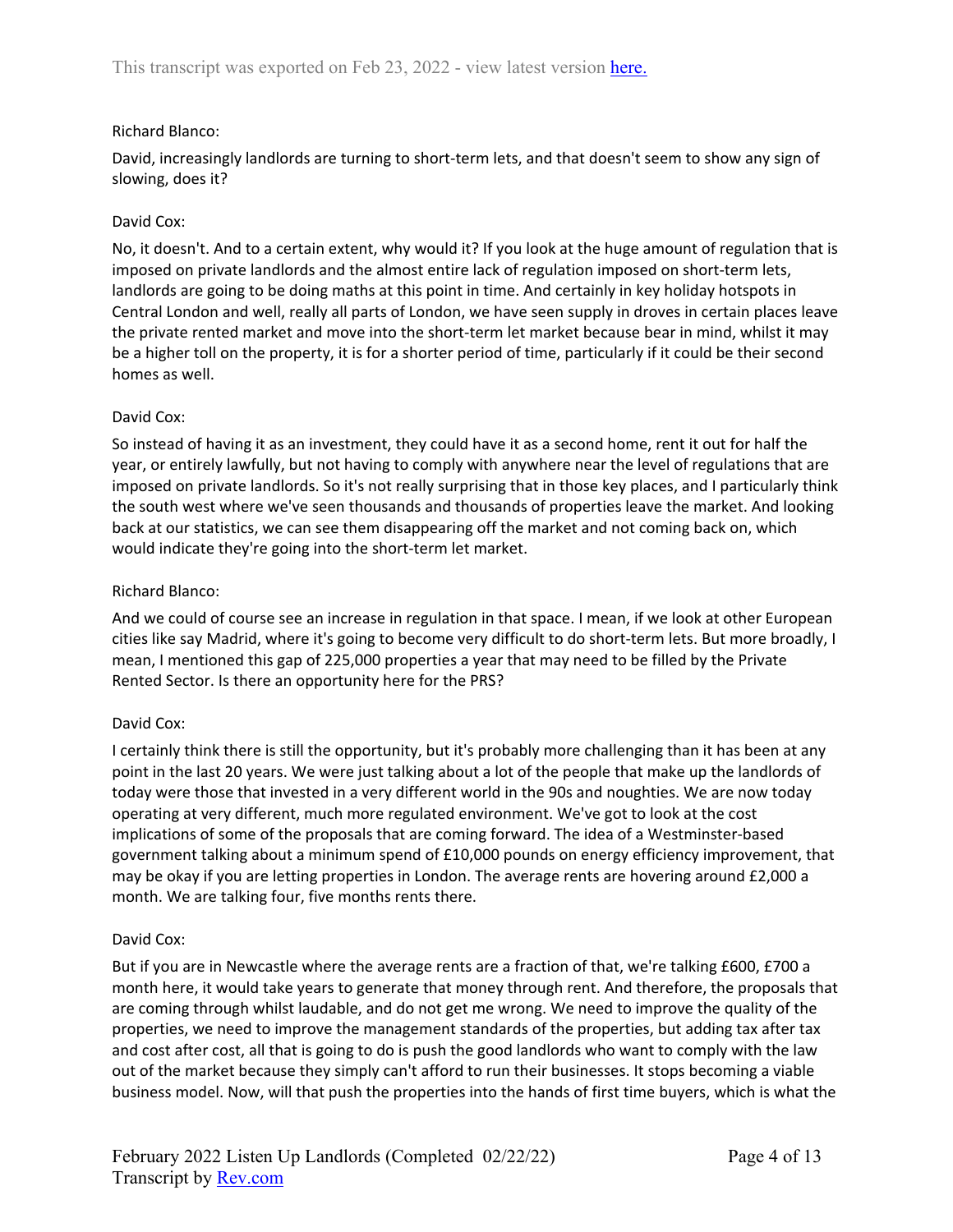government wants? The likelihood is no, because the sort of property that a landlord will purchase is something that a first time buyer will not purchase.

### David Cox:

And therefore what will happen to those properties? We don't know. But I would certainly suggest my guess would be that they will then fall into the hands of other landlords that will not be quite as willing to comply with the law. And therefore, what I am worried about with the policy direction over the next few years, is we are going to see an exodus of the good landlords that built the sector over the last 20 years, and a new generation of less competent, less caring landlords taking over because they think that they can get away with it. And the evidence suggests at the moment that they can. Now, that is not going to be good for anybody involved, most obviously the tenants, but also the reputation of the property industry itself.

#### Richard Blanco:

Give us a quick mini manifesto, David, what should the government be doing?

#### David Cox:

I think we've got to look at the housing market as a whole firstly, rather than various bits. So I am encouraged with the announcements made last week, 300,000 homes. It might have been trotted out several times, but they seem to have money and plans in place to start looking at those, tackling specific areas. So if we can help people that are on the cusp, just at the moment not being able to afford their first home, if we can take some of those out of the PRS and get them into owner occupation, that's going to be good for the economy and everybody as a whole. It will then free up the space in the PRS for more people.

### David Cox:

We've also got to look at the other end and look at social housing. The Private Rented Sector was never designed to be a pseudo social tenure, and yet it is becoming that. It is being expected to become that, and therefore, we need to look at both ends. So the Private Rented Sector becomes that bit in the middle. That's what it was designed to do, that's what it does really well. It can't be a lifetime tenure for people who are just on the cusp. It can't be sheltered housing and social housing, but the other end, it has its niche, we need to get back to that.

#### Ben Beadle:

And Ian, a question for you, what realistically, can you see government actually doing?

### Ian Fletcher:

It's tough in this area. Government is obviously trying to pay for a pandemic at the moment and government finances are not in the best of health. And in terms of thinking about a silver bullet that's fiscal, that supports the sector, I can think of lots of good things the government could do on the tax side, but they don't necessarily create supply. You can think about CGT relief or energy efficiency improvements, getting CGT relief, or getting people to pension save, that sort of thing. Yeah. And if anything, you're just trying to stave off things actually getting worse. I saw press speculation the other week that the sector was this close from 4% SDLT surcharge at the last budget. The great chasm that I see in government policy making at the moment is between planning policy and housing policy.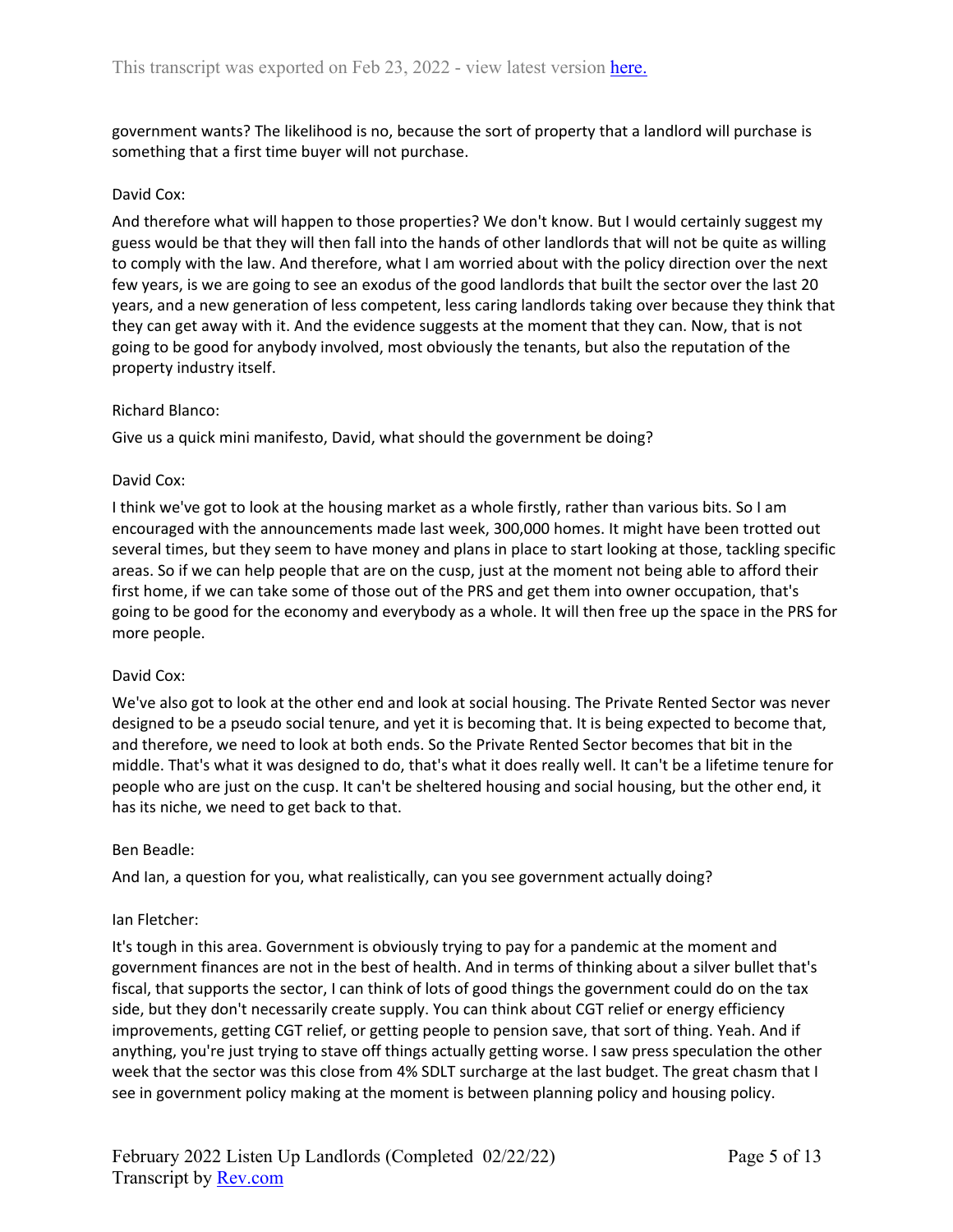### Ian Fletcher:

If you look at what government's saying on planning policy, it stepped back from its algorithm about a year ago, said it was going to push a lot more of its supply into city centres, 20 key cities, brownfield land. That means apartments, it means density. So that means both build-to-rent, but also, Private Rented Sector, buy-to-let investors, create demand for apartments. And yet if you look at last year, we built a lot more houses than we did apartments. So at the moment, government's planning policy is way out of kilter with what we should be doing in terms of housing policy.

### Ben Beadle:

Indeed, and David, maybe I might just bring you back in here. I mean, well, maybe it's not clear to everybody, but it's certainly clear to us that we've seen a string of anti-landlord policies from government in this area. Is this something that you see changing anytime soon? How pessimistic?

#### David Cox:

I don't think it's pessimism. I think it's realism. It's the world they're living in. And yes, they are antilandlord policies, but I don't think they are born out of an anti-landlord sentiment, particularly with a conservative government. I think they're trying to do their level best, but they don't always know what is best, and they don't consider the unintended consequences. We have seen this time and time, and time again. Just to go back and give you one prime example, the Tenant Fees Ban. Report after report, after report from the sector said, "If you ban tenant fees, rent will go up."

#### David Cox:

You look at the government's impact assessment before the tenant fees ban came in, and it said, "We do not believe that there will be any increase in rents as a result of banning tenant fees." And then six months later, they were absolutely shocked that rent had gone up as a result of banning tenant fees. There seems to be a lack of understanding or a lack of willingness to accept some of the unintended consequences of their action. It's why I'm fully supportive of the greening agenda and improving the energy efficiency of the Private Rented Sector. But forcing landlords to spend £10,000 is not the policy lever they should be pulling in order to achieve that.

### David Cox:

We have seen tens of billions of pounds in levies on the energy companies going to the social sector, which has improved the energy efficiency of the social sector immeasurably over the last 15 years. Private landlords have not benefited really from any of that. And therefore, should we be looking at mechanisms like that to improve the energy efficiency, which then won't have a consequential increase in rents because it's not the landlords themselves that are having to pay for it.

### Richard Blanco:

The government's just had a mini reshuffle David, and Stuart Andrew has been appointed as the 11th Housing Minister in the last 12 years, replacing Chris Pincher. One big complaint is that government needs to have a more joined-up approach. And of course, this constant reshuffling of housing ministers doesn't help, the fact that the DWP is responsible for Universal Credit and Local Housing Allowance, the Treasury's responsible for Section 24 taxation, which means that we can't settle all the interest costs against tax, et cetera. How much do you think this lack of joined-up thinking is causing problems?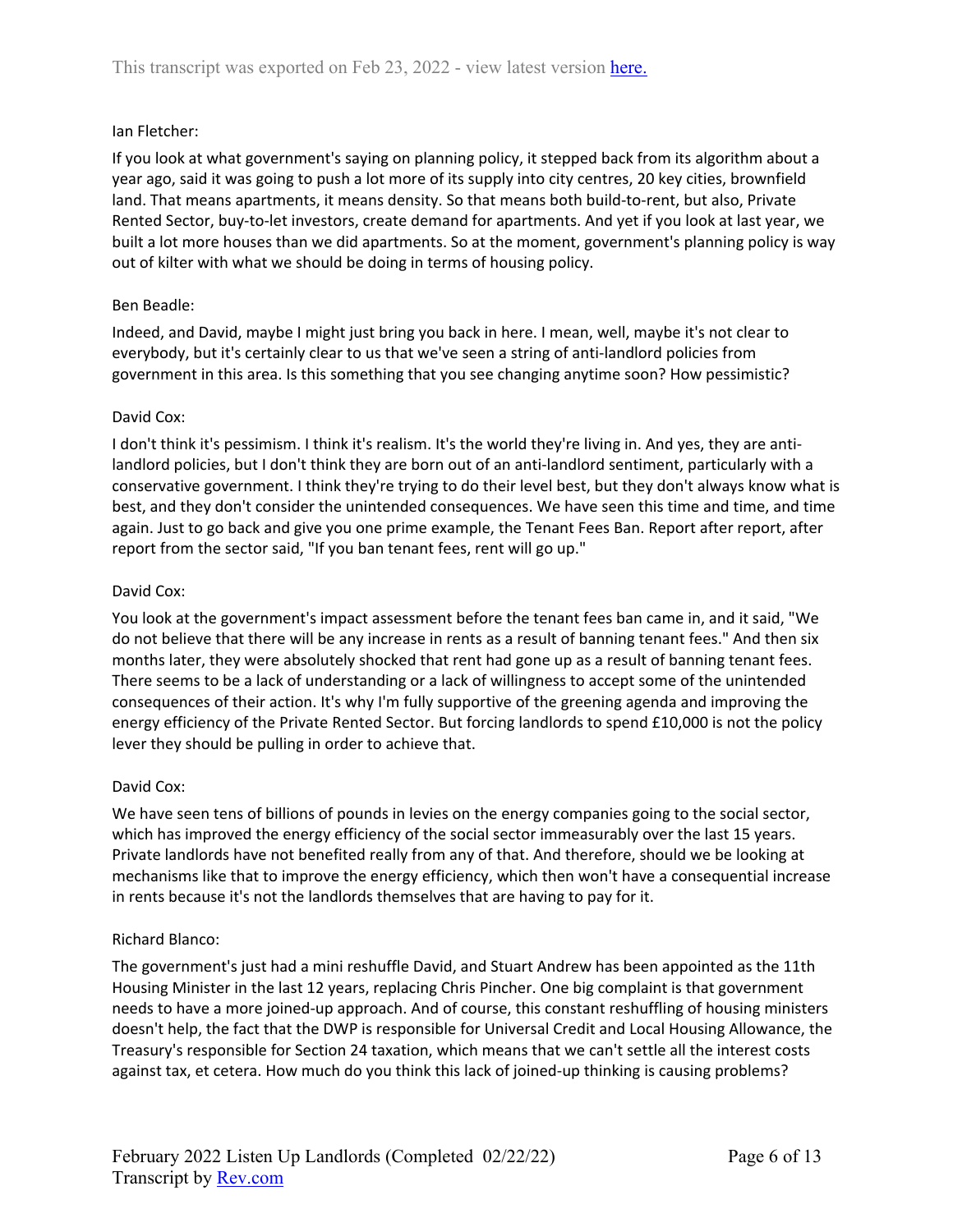# David Cox:

Certainly. From my perspective I think, yes, it does cause problems. Of course, it causes problems, but at the same point, that's not a problem that is unique to the property industry. Rightmove is a tech company that deals with multiple different government departments covering the work that is done by multiple different regulators. So that is a problem of any system of government, they have to share responsibility some way. It needs to be more joined-up. And many of the people sitting here around this table will have sat on numerous government working groups over the years, trying to come up with an holistic housing policy.

# David Cox:

And we have all singularly failed at every single attempt. It's almost too big to try and create. We have to factor in how politics works. Governments work on five year cycles, housing and housing delivery is a generational issue. And therefore, there is a lack of impetus for central government to think in 20 year life cycles when they are thinking in five year election terms. We need to start taking some of the politics out of housing because governments look for short-term wins rather than what is in the best interest long-term for the housing market.

# Ben Beadle:

Ian Fletcher and David Cox, thank you for joining us. It's NRLA Advice Line time, and we welcome back compliance specialist Dan Cumming. What topics are exercising landlords this month Dan?

# Dan Cumming:

Well, we've had quite a lot of calls on some of the issues raised so far. The cost of living crisis, I'm also worried about that, and how they can best deal with it. Utilities and of course, energy efficiency, that's constantly in the news, and that's coming over the hill. So we've had a lot of calls relating to those issues.

# Richard Blanco:

Right to rent has been a moving feast in the past 12 months because of Brexit and COVID. Now, there are some changes coming up in April that landlords have been calling you and colleagues about Dan, is that right?

# Dan Cumming:

Yeah, there have been. So as some of the listeners may be aware, throughout the pandemic there's been an ability to perform what's been known as a COVID adjusted check. So for obvious reasons, with the pandemic, you don't really want to be meeting people in person, taking their documents from them, having a copy and signing it, the usual way you would carry out a check. And introduced the methods to check it remotely through different services or just having a photograph sent to you through email and you check it on a video call. Now, strangely, we've actually seen government here take lessons from that.

# Dan Cumming:

And now when these checks come to an end in April, we're going to see some legislative change that will make sure that landlords are now able to use what the government is calling Identity Service Providers. So third parties that can be recognised by government schemes and use Identity Document Validation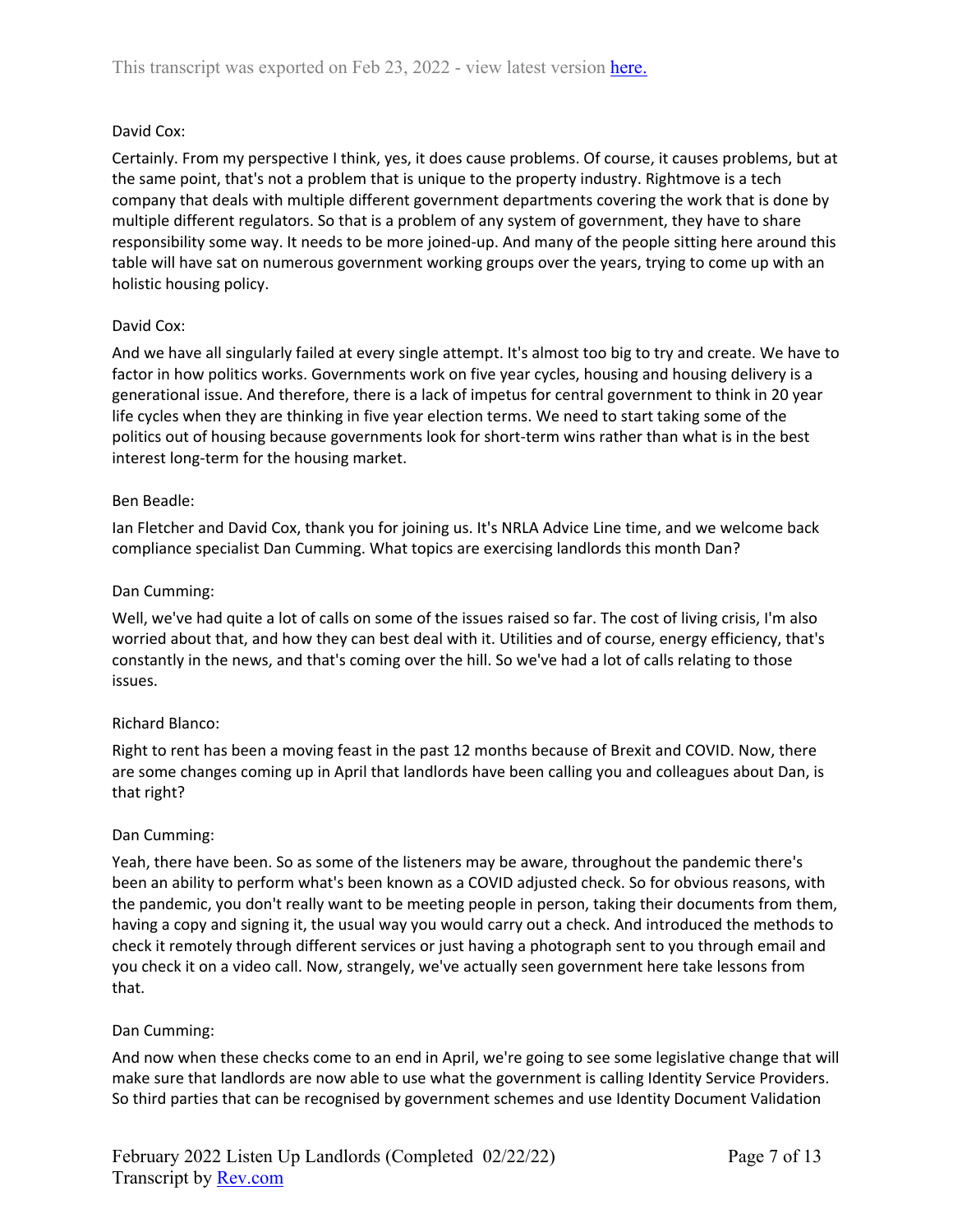Technology, which is just a fancy way of saying they can check it remotely for you. So they're able to go through a certification process with the government, be a trusted provider that the landlord can rely on, and they can do these checks online. So it should make it much more flexible, much easier for landlords to do right to rent checks, especially those with multiple properties and tenants all over the country and all over the world. So hopefully that should be a positive that we actually see coming soon.

### Richard Blanco:

I guess the key point though here, Dan, is that the landlord still remains responsible and could be liable to a fine if they don't make sure that the checks are carried out.

### Dan Cumming:

That's absolutely correct, Richard. So the responsibility, if you like, is still on the landlord. So although you're going to be able to pick a provider and you can do it remotely, of course you could still do it normally yourself, you have to make sure have you got a trusted provider. There is a UK digital identity and attributes trust framework, which adds to the list of many difficult to say acronyms. Yeah. So it's still on the landlord to make sure that is correctly certified and they've got a trusted provider. So just be careful with that. And there should be more guidance on that to come when we see the legislation change.

### Richard Blanco:

You're a font of knowledge, Dan, thank you so much for joining us.

Ian Fletcher:

No problem. Thank you.

### Richard Blanco:

We'll see you next time. Now, another man who is an eternal font of knowledge and indeed everybody's favourite policy wonk is Chris Norris, who is director of policy and campaigns at the NRLA. Chris, you're here to talk to us about what might be in the spring budget statement and the ideas that the NRLA and Capital Economics have been exploring. I have to tell you, Chris, I am secretly quite pleased that the PRS is shrinking for the first time in 30 years, because it could be a wake up call and maybe an opportunity for change.

### Chris Norris:

Well, thank you, Richard. You're obviously too kind. But you're right, it's a busy time at the moment. We've got this spring fiscal event coming up, and I think that's the terminology we tend to use now. Because we're in really weird uncharted territory, where we'd normally have an annual budget and then we'd have a pre-budget statement, or we'd have a winter statement, or an autumn statement that took place in the winter, which was as often as anything else, which got to be very, very strange. But we are planning ahead of this, and hopefully, we can start to point to some measures the treasury might be able to take that would maybe to your displeasure, stop some of that exodus, some of that exit from the marketplace, but actually also bring in some more revenue for the government without actually harming landlords.

### Richard Blanco: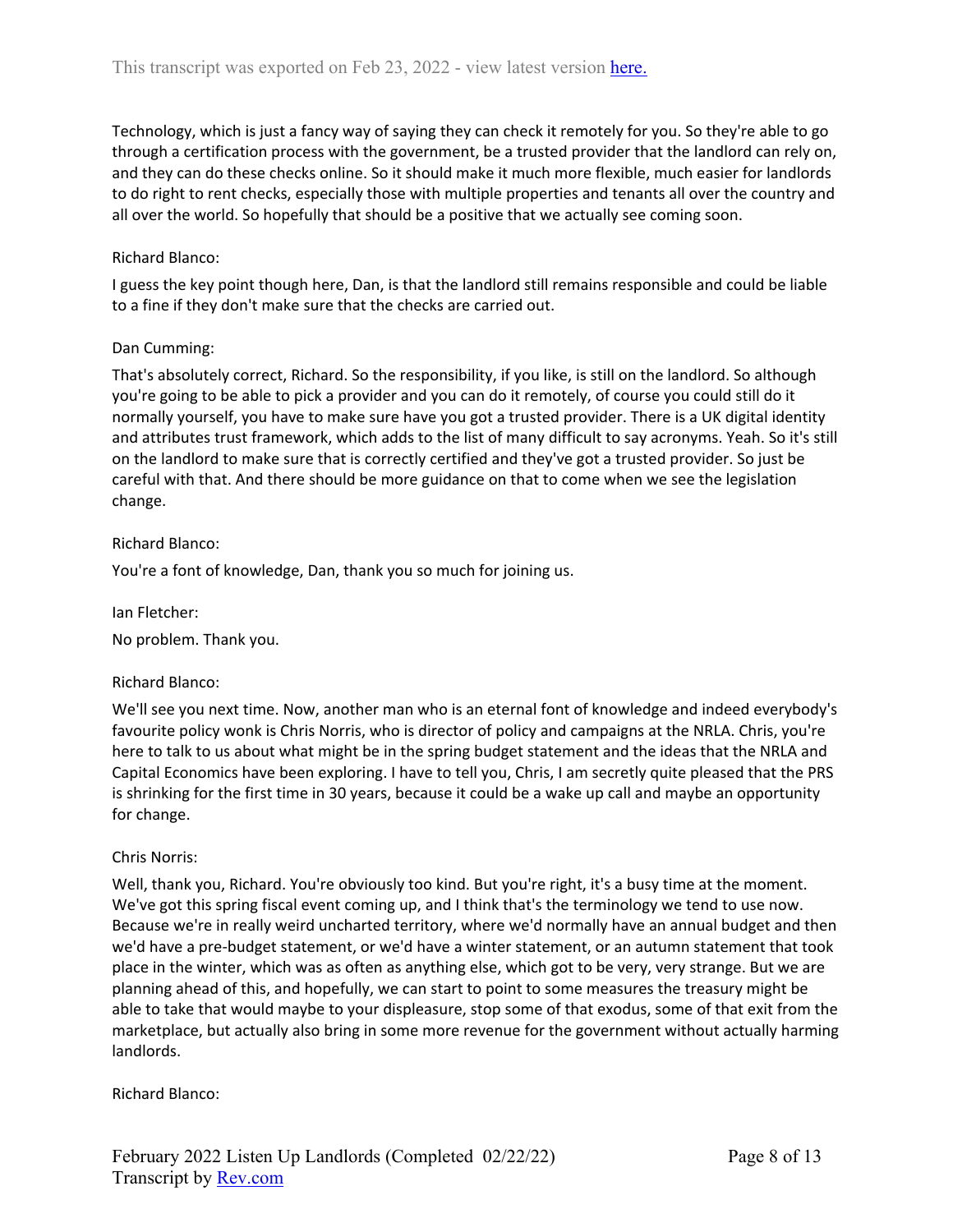Yes. Because there's an irony that current tax policy is suppressing the PRS supply and costing the treasury. Can you explain that for us?

### Chris Norris:

Yeah. I think rather than costing the treasury necessarily, it's leaving money on the table. So I think what we've done and the reason that we commissioned Capital Economics to do some of this work and this modelling work, that I've got to say is way above my head a lot of the time in trying to work out what the outcomes would be if various fiscal levers were to be pulled. We've asked them to look at a couple of different areas. We've asked them to look at capital gains tax, stamp duty land tax, and particularly the levy on top, the 3% levy, and some areas around tax efficiency. And some of the results that we get back from that modelling are actually really quite counterintuitive, because not only can you bring in more tax revenue by reducing tax rates, we're also seeing that if the government were to adopt some of our calls for instance, around a taper for capital gains tax, we see more landlords investing in the sector.

### Chris Norris:

So for instance, if we reintroduce the CGT taper that many of our members will remember was in place up until 2008, I believe, we are predicting or forecasting there could be an extra 100,000 properties in the Private Rented Sector over a 10 year period. The same's true if you look at measures around reducing capital gains tax or providing reliefs for selling with a tenant in situ. We are seeing there that both of those measures can bring in billions of pounds to the Exchequer they wouldn't otherwise be able to forecast for, and actually, could result in more than a quarter of a million more properties existing in the Private Rented Sector. So it seems to be win, win, win. It's more revenue for the treasury, it's less pain for landlords, and actually, it's more stock that I know some of our previous guests have referred to on this podcast. We need to find ways to get more stock into the sector.

### Richard Blanco:

It's a very canny strategy I think, to talk to the treasury in these terms, isn't it? It's going to bring in more tax revenue for them. And it's also going to create a more positive environment for landlords. Surely the main driver suppressing the PRS and arguably similar measures did so in the Republic of Ireland, is Section 24. So preventing landlords from setting their finance costs as expenses against their tax bill. Why won't the government entertain proposals to reverse Section 24? Chris?

### Chris Norris:

It is interesting. And I should say, when we're talking about what the NRLA wants in any budget, this is always front and centre in our submissions and our conversations. But as we've said, I think we've got to find ways that are more fiscally neutral, to use the treasury's terminology, to find things that might be achievable. It's really difficult I think, to point to the direct impact this one particular change has had. You may recall actually, we commissioned some work again from Capital Economics in 2015, 16, to try and forecast what would happen. And I think we rightly predicted then that we would see landlords leaving the market, we would see a lot of financial harm done, and we'd see rents go up. I think we've seen all of that. The problem is we've also seen a lot more interventions from government. So trying to point to the one thing that was the straw that broke the camels back is really, really difficult.

### Chris Norris:

And if you look at the figures for the size of our marketplace, the number of households there are renting privately over the last few years, we see there's been a drop of just over a quarter of a million in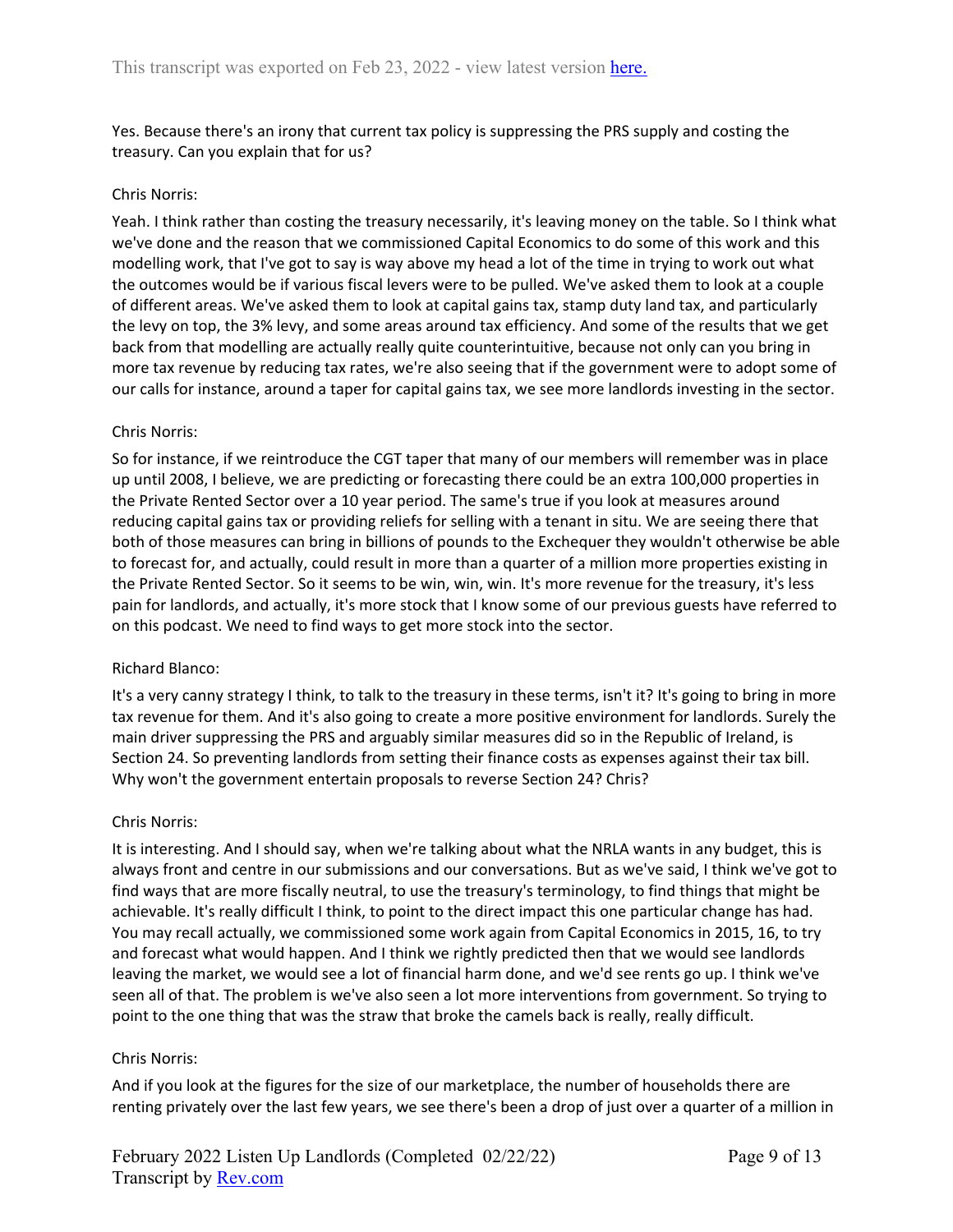five years. Now, actually you could, from the government's point of view, look at that and say, well, actually that works out to be about a 2% drop in that market, that we are not very comfortable with, that tends to do what it wants, and we don't make enough money out of. So seeing a bit of a shrink might be good for them. And I think it really comes back down to something that I think David Cox said just earlier about short-termism, parliamentary-termism, and it being somebody else's problem in the future once some of that stock is left. But also, about a real problem we've got when it comes to tax policy, there's a lot of fixed term thinking.

### Chris Norris:

The thinking tends to be that if we favour one tenure, the other tenure must suffer. And the tenure that everyone wants to push and politically, is the only one that anyone ever wants to be aspirational about is owner occupation. So the tendency tends to be, to say, "Well, we'll take from that group, because if we take from private landlords, that's going to make it easier for first time buyers to get on the ladder." And actually that doesn't add up. If you start to create tax policies and pull the right fiscal levers, what you do is you push supply into the sector, you bring revenue into the Exchequer, and you make it so that they can fund policies that help all tenures.

### Chris Norris:

And then we start to see some of these forces, these factors that press on our businesses, that drive rents up, that make it more difficult to comply, well, they start to fall into the background. And that's what we are not seeing now, and that's why the NRLA always wants to try and pitch things that are fiscally neutral, that are good for landlords, but also are acceptable to the treasury, because when they're trying to pay for a pandemic, they're not seeing their receipts drop.

### Ben Beadle:

And Chris, talking of the treasury, what do you think is going to be at the top of Rishi Sunak's agenda?

### Chris Norris:

Well, let's wait and see if Rishi's still in number 11 or number 10, when it comes to the end of March, shall we? It is difficult when it comes back to this thing about not really knowing what to expect from this fiscal event, because normally all you'd really expect from this half year cycle is for them to be pointing at the figures from the office for budgetary responsibility, to pointing towards inflation, and saying, "Steady as she goes, we'll have a full budget in December." Let's say. I don't think that's what we'll be expecting this time. I think we'll see something more akin to a mini budget statement. And I think what he's really got to address at the moment is cost of living. That's where the pressure is really coming from. And that of course, affects our members, landlords, as well because the cost of running a business is so closely tied to that.

# Chris Norris:

So I think there will be a lot of head scratching going on at the moment around what the treasury can do, that doesn't actually throw off their projections. We've seen there's been all of the debate around National Insurance contributions and they really seem to be quite steadfast to stay with those previously announced measures. I think from the point of view of landlord taxation, my hope is that we are still a bit early in the cycle when it comes to seeing major changes. But we are really pushing here on these free grounds. We're pushing on capital gain taxes the same, firstly, to not see anything nasty happen should we say around that, but also to point out that some good can be done around stamp duty land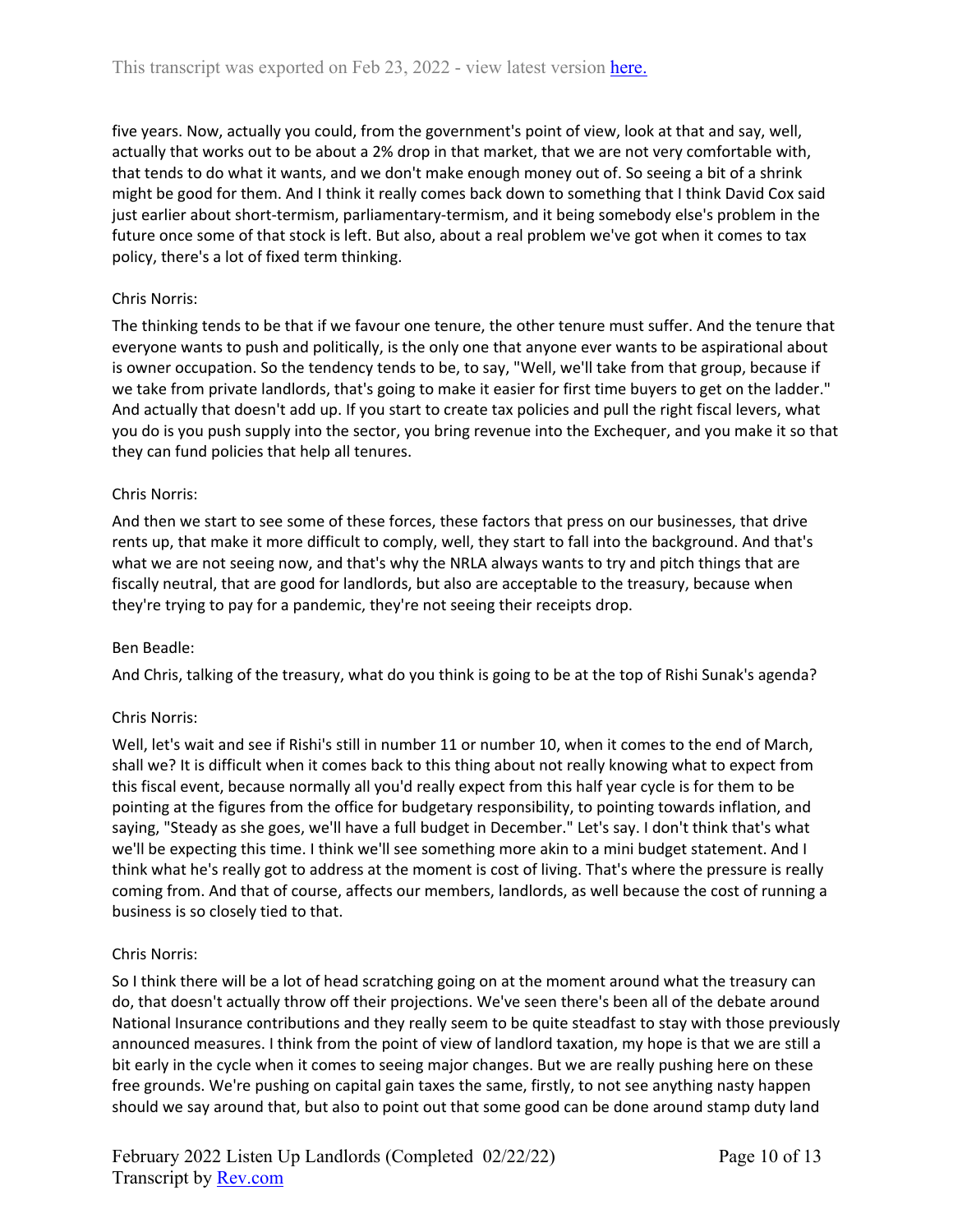tax and the levy on top of that, because that can drive supply into our sector. But maybe most practically, an area they could do something is around energy efficiency.

### Chris Norris:

And I think you referred to it as a train crash earlier on, didn't you? Been this train crash of energy efficiency policy that's coming down the line. I think actually, the treasury could pull some levers there, and the treasury could start to point to ways that we can achieve energy efficiency and tax efficiency at the same time. Because we've got a few things that the government have been on the fence about. I think they could announce some changes to VAT where it comes to energy, but also energy efficiency improvements. And that's something that could bring down the cost of doing business and bring down cost of living. I think they could look at targeting some particular common improvements.

### Chris Norris:

They could target double and triple glazing for windows, for instance, they could target, well, they already have targeted the installation of heat pumps, but maybe other technologies that are a bit more accessible to other landlords. And if you bring down the cost of installing those, you achieve some of the targets that landlords are being set, but you also introduce that multiplier into the economy so that you can start to grow business receipts and actually increase revenue. So I think some practical things around energy improvement might be the most likely thing that we'll see, but there's an awful lot of negotiation to be done between now and March to try and get those things to line up.

### Ben Beadle:

Indeed. You mentioned about stamp duty land tax, Chris, that is one area that the government could tinker with to address some of these supply issues in the sector. How likely do you think that is?

# Chris Norris:

Up until recently and up until we received this latest modelling, I would've said it wasn't very likely at all because it seemed to be bringing in a lot of money for the Exchequer. I think this is one area though, because of this new and frankly, quite startling research and evaluation we've had conducted by Capital Economics, points to an area where there could be real savings for landlords, and there could be real drivers for investment and revenue for the Exchequer. I mean, I've tried to avoid getting into too many numbers that people will instantly forget in this recording, but on this one, we asked Capital Economics to model ending the levy.

### Chris Norris:

So the additional levy on top of the stamp duty that you'd pay anyway. If you remove that, over the next 10 years we are forecasting here that you could see the stock in our sector rising by almost a million, by over 800,000 units. And also the receipts for the Exchequer rising by about £9.6 billion. So when we're talking about paying off some of this debt in government and encouraging activity in the economy, this is something they really could do. And I'm hoping that in the submissions and the meetings that we'll have with the government, with the treasury, they'll take that on board. Because that's something that actually looks a little counterintuitive, but if you reduce that tax burden, you can really drive up the income for the government.

### Richard Blanco: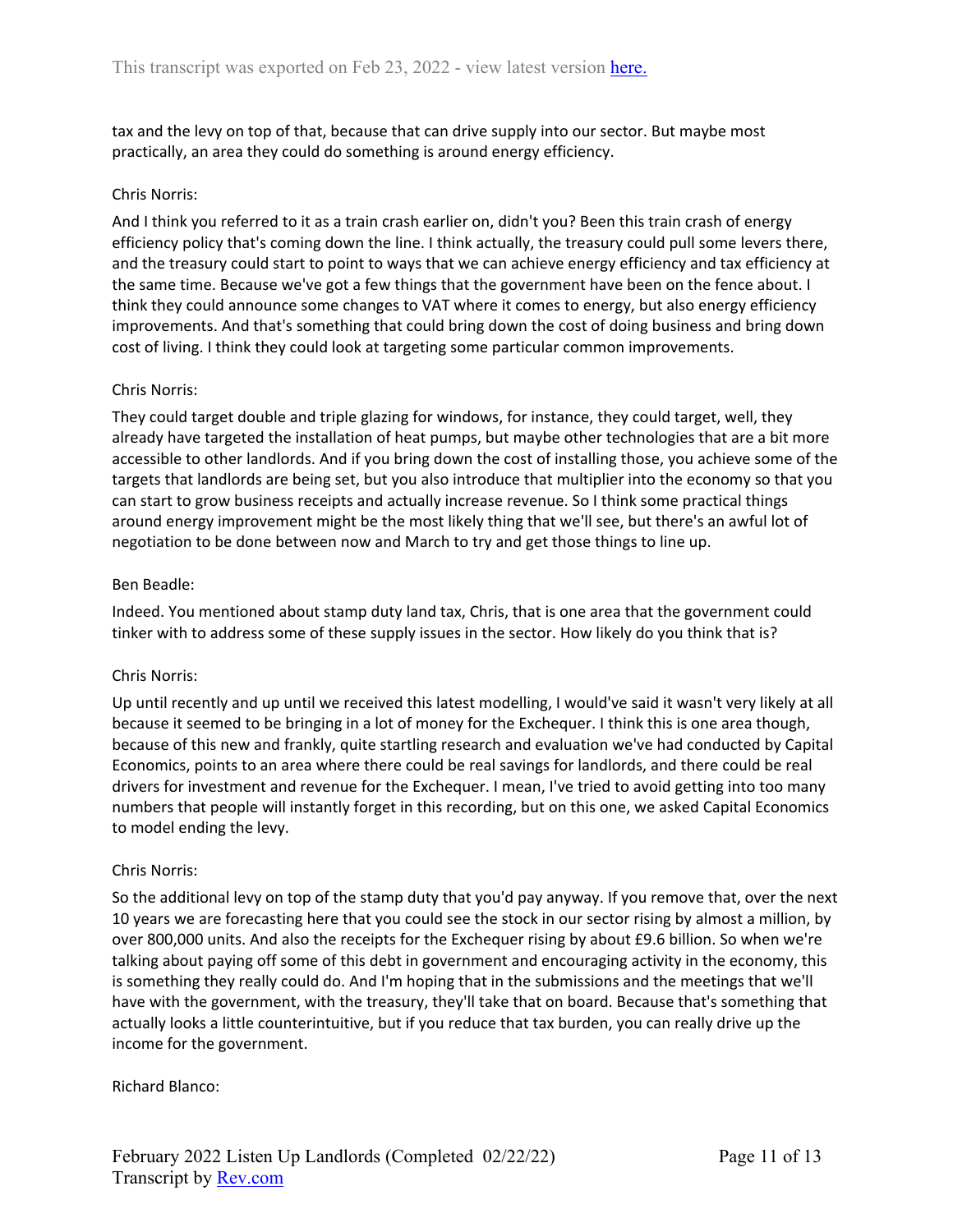I want to bring this onto capital gains tax, Chris. Why have capital gains tax rates been set higher for the disposed property compared to other assets? Typically, a landlord will pay 28% when disposing of property, whereas it would be 20% for other assets.

### Chris Norris:

I think part of it is that zero sum fallacy again. I think it is that issue of finding a way to, let's not say take it out on landlords, but finding a way to encourage investment in another tenure by making life more difficult for the Private Rented Sector, so that's certainly an area. I think the other half actually, it is simply down to what politically various governments believe they can get away with. And tax increases, tax hikes, high rates of taxation, are never popular in any group of society, but I think if there's one where you are likely to get less pushback, and you're likely to get less critical editorials in papers, it's actually imposing a tax on landlords, or better yet leaving a tax there when you reduce it for everybody else.

### Chris Norris:

And that politically was an incredibly easy thing for the government to do. It doesn't actually maximise its revenue, and that's where this contradiction occurs and where they really need to do some work, but it is easy for them politically to supposedly maximise revenue on day one, but not actually hurt any particular constituency that they're worried about not turning out and voting for them in the future.

### Richard Blanco:

And the changes that the NRLA would like to see on capital gains tax, Chris?

### Chris Norris:

We've modelled a few different scenarios, but I think the key ones for us are that reintroduction of a taper. So actually recognising the value of long-term investment and the contribution those landlords make over a period of say 10 years. Introducing that taper so that you've got landlords who can have a clear investment plan and exit plan, that would be really beneficial. And that we think would bring in for the treasury more than £7 billion over 10 years on top of what they already forecast getting, so that's one key one there. And I think another one that works very well, both for landlords and for the objectives of the government, is to introduce either a different rate or a relief when you are selling a property with your tenants that are in situ.

### Chris Norris:

So we all know as landlords that if you are selling an asset, you will maximise your return if it's vacant at the moment. You need some other incentive if you're going to sell a property with a tenant in situ, but we don't want to unnecessarily be bringing tenancies to an end. So I think what we ask Capital Economics to model was what would happen to landlords intentions and behaviours if they were incentivized to sell with their tenant in place, either to that tenant or to another landlord. And actually, we saw there that has a really profound impact on their attitude towards disposal and their attitude towards investment. Because they seem to be happier to invest in different types of property, perhaps property that's already got a tenant in place, when they think there is that option at exit.

Chris Norris: